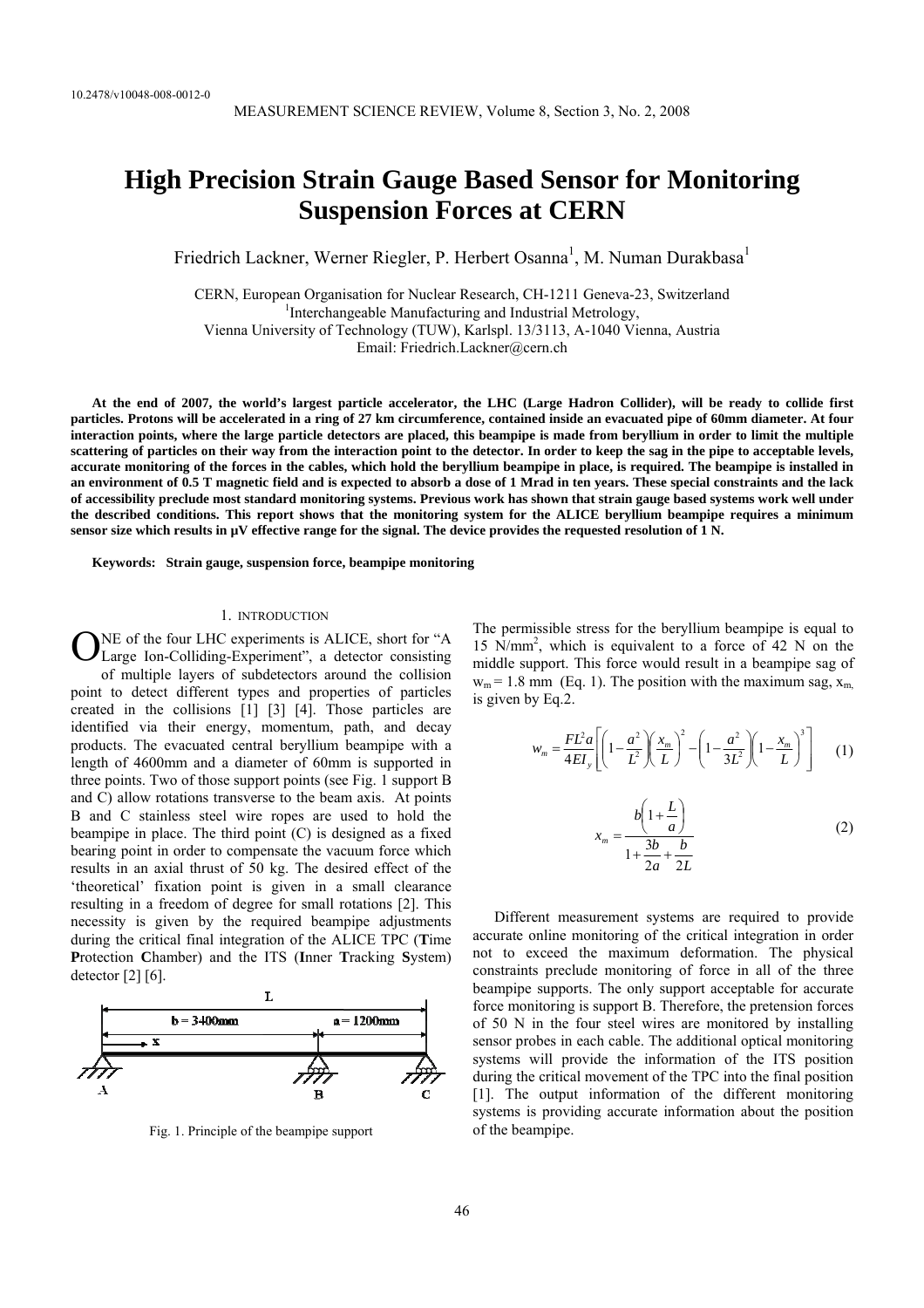## 2. THE GAUGE BASED SENSOR DESIGN

Different physical constraints preclude most standard sensorbased monitoring systems. In order to achieve the requirements, a new sensor design was necessary. Based on the design of tensile specimens, a small tube made from an AlMgSi1 alloy was designed as a substrate for applying a gauge full bridge (see Fig. 2). In order to minimize curvatureinduced change in the thermal output, the minimal acceptable diameter was 10mm [8].



Fig. 2 Main dimensions of the Al specimens including the end caps



Fig. 3 ANSYS FEA probe model

Due to production limitations, finite element analyses were performed to improve the length – wall thickness proportion resulting in a maximum feasible readout resolution. As concerns the final design, this results in an expected readout resolution of better than 10 µV per 1N for wall thickness of 0.4 mm and an input voltage of 5V. The expected strain output in µε is shown in Fig. 4. The normalized output voltage is according to Eq. 3. [10] For the strain gage selection, two factors were taken in to account. The first factor was the gauge size which should be minimized in order to avoid curvature effects; the second one was the radiation hardness. As regards the radiation environment, the Los Alamos Scientific Laboratory has ascertained that strain gauges with a constantan grid encapsulated in polyamide can absorb a dose of min.  $10^{11}$  rad (1 rad = 0.01 Joules/kg) [5]. The Vishay gauge - 032UW [9] with a grid size of 0.81 x 1.52 mm and a gage factor of  $K = 2.1$  satisfies both of the main requirements and was therefore chosen for this application. The gauges are applied with the Vishay M-Bond 610 adhesive.

$$
\frac{U_a}{U_{\varepsilon}} = \frac{K}{4} N \varepsilon \tag{3}
$$

K Gage factor (VISHAY 032UW,  $K = 2.1$ ) N Bridge factor ( $N = 2.6$  full bridge connection on a hollow cylinder)

 $U_a$  Output voltage Ue Input voltage

ε Strain



Fig. 4 Theoretical readout in µε

#### 3. TEST BENCH RESULTS

The resolution of 10  $\mu$ V/N was verified by carrying out different load tests. Additionally, four prototypes were tested with different loads up to 100 N. These tests were carried out on a test bench designed to simulate the conditions of the final setup. (Fig. 5) This setup included also small tensioning devices designed in the CERN vacuum group to pretension the steel cables. The readout was done using an **E**mbedded **L**ocal **M**onitor **B**oard (**ELMB**) ADC device [7], which was developed at CERN. Temperature probes (PT100) were installed in order to determine the remaining influence of temperature.



Fig. 5 Sensor test bench setup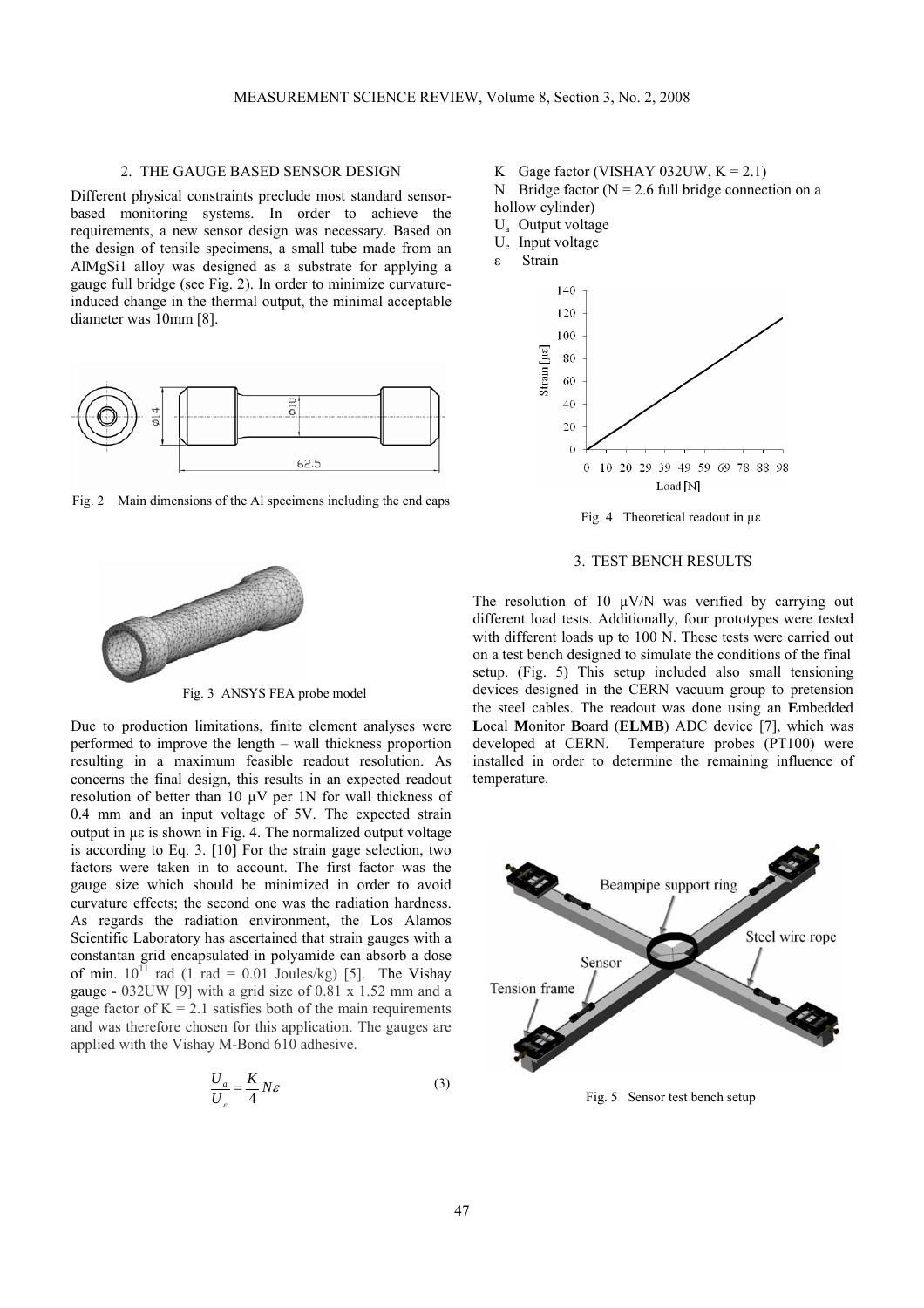Figure 6 shows the remaining influence of temperature as measured during a test of an unloaded sensor. The function shows a strong linear correlation between the temperature reading and the output voltage. The readout range of 104 µV  $(\Delta T = 14.7$ °C) after one thermal cycle corresponds to a thermal elastic strain of 15.1 µε or a force of 13 N. This temperature effect of 7  $\mu$ V/°C (1.2  $\mu$ ε/N) will be compensated in the software.

Table 1: Sources of error

| Analysed error sources |  |  |  |
|------------------------|--|--|--|
|------------------------|--|--|--|

- 1 Power supply stability
- 2 Cabling and grounding
- 3 Measurement system
- 4 Influence of humidity
- 5 Influence of air pressure
- 6 Temperature gradients
- 7 Active noise sources
- 8 Other environmental influences



Fig. 6 Temperature influence

As the sensors will be used during the whole life cycle of the experiment it was necessary to prove their long term stability. The first long duration tests have shown a correlated drift in the four measured probes. In order to optimize and reduce this source of error, a time-consuming signal noise and drift analyses were required. The analysed sources of error are listed in Table 1. The power supply input voltage variation was approximately  $\pm 1$ mV which corresponds to an absolute sensor error of  $1 \mu V$ . Analyses of humidity and air pressure influences showed no correlation with the signal drift.

Different cable types were tested in order to improve the long duration stability. It was observed that great care was required for grounding and shielding the components in order to minimize external electromagnetic interference [11]. Figure 7 presents the results from a long duration test with a braided shield cable. The signal range is set to higher than  $10 \mu V$ . This corresponds to the expected stability in the readout resolution of 1 N. Figure 8 presents the correlation between the temperature and bridge offset during a 96 hour stability test. The result shows a linear correlation between the two read values. The readout range is set to higher than 10  $\mu$ V. The influence of temperature correlates with the short duration test presented in Figure 6 and is in accord with the same value of 7 µV/°C (1.2 µε/N).



Fig. 7 Long duration stability test, Sensor 1



Fig. 8 Readout voltage, Sensor 2,  $F = 0 N$